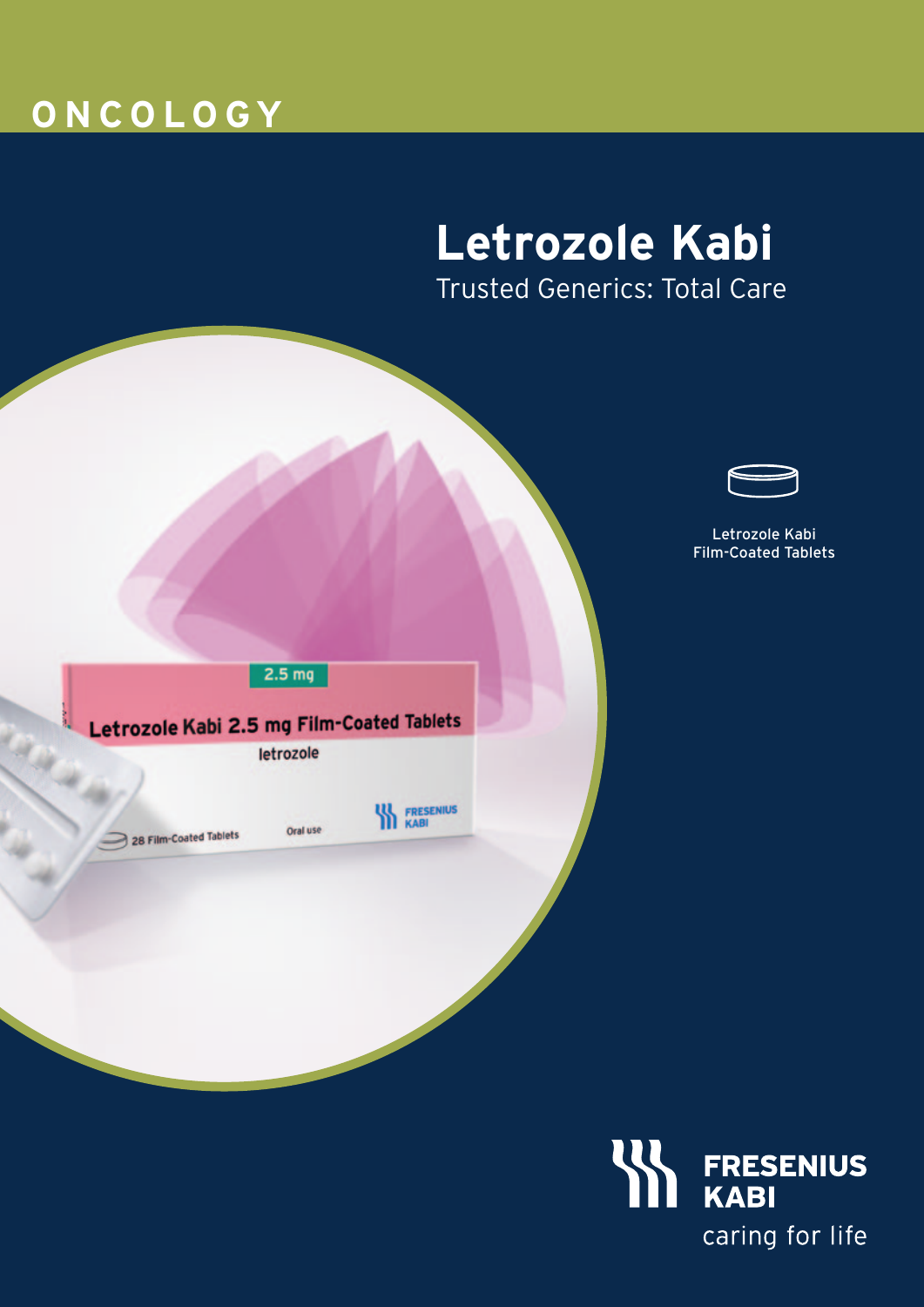### **Therapeutic class**

Antineoplastic Agent; Aromatase Inhibitor

#### **Indications**

- First line treatment of postmenopausal women with hormone receptor positive or hormone receptor unknown locally advanced or metastatic breast cancer
- For the treatment of advanced breast cancer in postmenopausal women with disease progression following antiestrogen therapy



### **Composition**

Each tablet contains 1mg letrozole

#### **Available Fresenius Kabi dosage forms**

Strength is denoted by color



 2.5 mg yellow biconvex film coated tablets, supplied in a strip of 10 or 14 tablets

#### **Pack Size**

Letrozole Kabi 2.5 mg: 10/14/28/30/50//60/90 and 100 tablets

|                                                     | Locations Capital S. To this Element Council Tendence<br>$2.5 \text{ mg}$ |                  |  |
|-----------------------------------------------------|---------------------------------------------------------------------------|------------------|--|
|                                                     |                                                                           |                  |  |
| Letter                                              | Letrozole Kabi 2.5 mg Film-Coated Tablets<br>letrozole                    |                  |  |
| <b>C.S. Ind.</b><br>Ne Kell 2.5 mg<br>oated Tabiets | Oral use                                                                  | <b>THESENIUS</b> |  |
| 28 Film Coated Tablets                              |                                                                           |                  |  |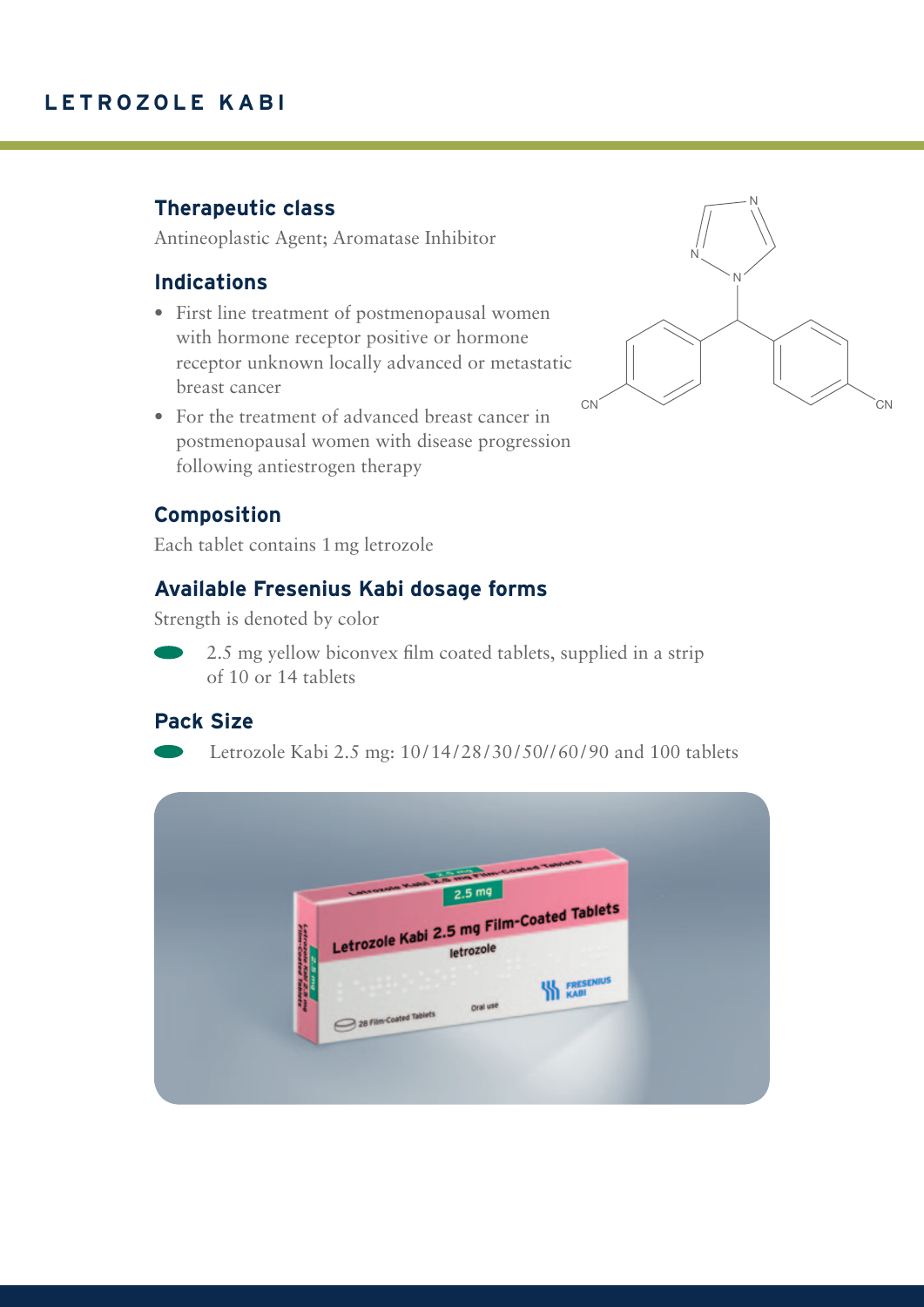Trusted Generics: Total Care

#### **Letrozole in focus**

- Proven third generation aromatase inhibitor
- Maximum inhibition of aromatase compared to other drugs
- Exerts its antitumor effect by depriving estrogen-dependant breast cancer cells of their growth stimulus

**ARTIC** 

• Inhibits the aromatase enzyme by competitively binding to the cytochrome P450 subunit of the enzyme



*Kaplan-Meier estimates of disease free survival.*

#### **Dosage and administration**

- The recommended dose of Trozet is a 2.5 mg tablet administered once a day
- Treatment should continue until tumor progression is evident
- No dose adjustment is required for elderly patients

#### **Storage and handling**

- Letrozole Kabi tablets should be stored at room temperature (15–30 °C)
- No special instructions for handling are required